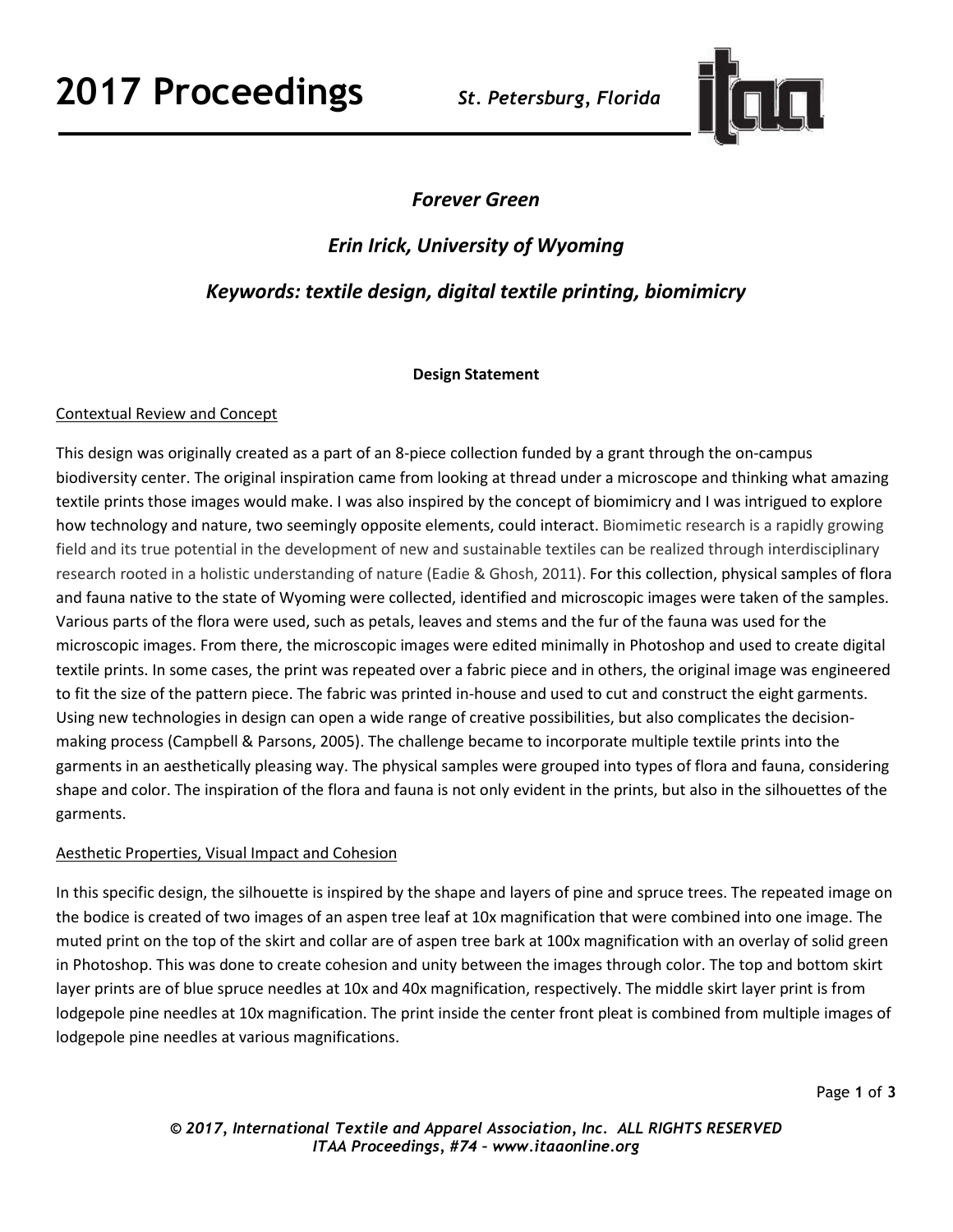This design has clear unity through color and repetition. Not only is the textile print on the bodice repeated, but there is also repetition of shape. The skirt layers symbolize the layers of needles of pine and spruce trees. That shape is repeated three times down the skirt with different prints and is also evident in the shape of the collar. The overall silhouette of the skirt, created by the center front pleat, is used to mimic the triangular shape of pine and spruce trees. This repetition creates rhythm by moving the eye downward from the collar to the skirt layers. The sheer panels in between the skirt layers help to offset and balance the various prints on the skirt. Symmetrical balance also exists from side to side of the garment on the front and the back. Through repetition of color and shape, rhythm and balance, this design is very unified and provides a strong visual impact.

#### Process, Technique and Execution

The process of gathering, identifying and photographing the physical samples was a very rigorous process. Samples were gathered from field work and through contacts at the state Game and Fish Department. The samples were identified using online resources such as the Wyoming Wildflower Database and through contacts at the biodiversity center and the Departments of Botany and Plant Sciences. Once the samples were identified, microscopic images were taken. Many images of each sample were taken at various magnifications. Then the best and most interesting images were selected to be edited in Photoshop. In most cases, I tried to stay true to the original color of the image. Mostly images were sharpened, cropped and resized with minimal adjustments to color, saturation and brightness/darkness as needed. In some cases, it was necessary to adjust the color slightly to coordinate colors of multiple prints in a garment. Also, some images were combined into one print to create an aesthetically-pleasing print. This was the case for the print on the bodice of the dress.

Once all the images were edited, the fabric was printed in-house by me. This design utilizes printed cotton sheeting fabric and the sheer panels on the skirt are hand-dyed silk organza. For the bodice, the print was repeated to fit the bodice pattern and the other prints were engineered to fit the size of the pattern print needed. The entire garment was draped and cut from the printed fabric and the dyed silk. The bodice and collar are lined to finish the open edges. Horsehair braid was used in the side seams of the skirt layers to allow them to hold their shape and French seams were used in the side seams of the sheer panels to provide strength and to prevent fraying. The center front skirt panel was pleated in one large pleat, allowing the skirt to open naturally, and creating a triangular shape on the skirt front. The garment closes with a center back invisible zipper.

#### Design Contribution and Innovation

This garment contributes to both the knowledge base of digital textile printing and biomimicry in design. It introduces new subject matter for digital printing and combines that with the concept of biomimicry. The subject matter, using microscopic images as textile prints, merges nature and technology together. Biomimicry is also shown through the shape and silhouette of the design. Overall, this design introduces a new, unique concept while providing a cohesive, aesthetically-pleasing and well-executed design.

#### **References**

Campbell, J.R. & Parsons, J. (2005). Taking Advantage of the Design Potential of Digital Printing Technology for Apparel. *Journal of Textile and Apparel, Technology and Management, (4)*3, 1-10.

Eadie, L. & Ghosh, T.K. (2011). Biomimicry in Textiles: Past, Present and Potential. An Overview. *Journal of the Royal Society Interface.* Retrieved fro[m http://rsif.royalsocietypublishing.org/content/early/2011/02/07/rsif.2010.0487](http://rsif.royalsocietypublishing.org/content/early/2011/02/07/rsif.2010.0487)**.** DOI: 10.1098/rsif.2010.0487.